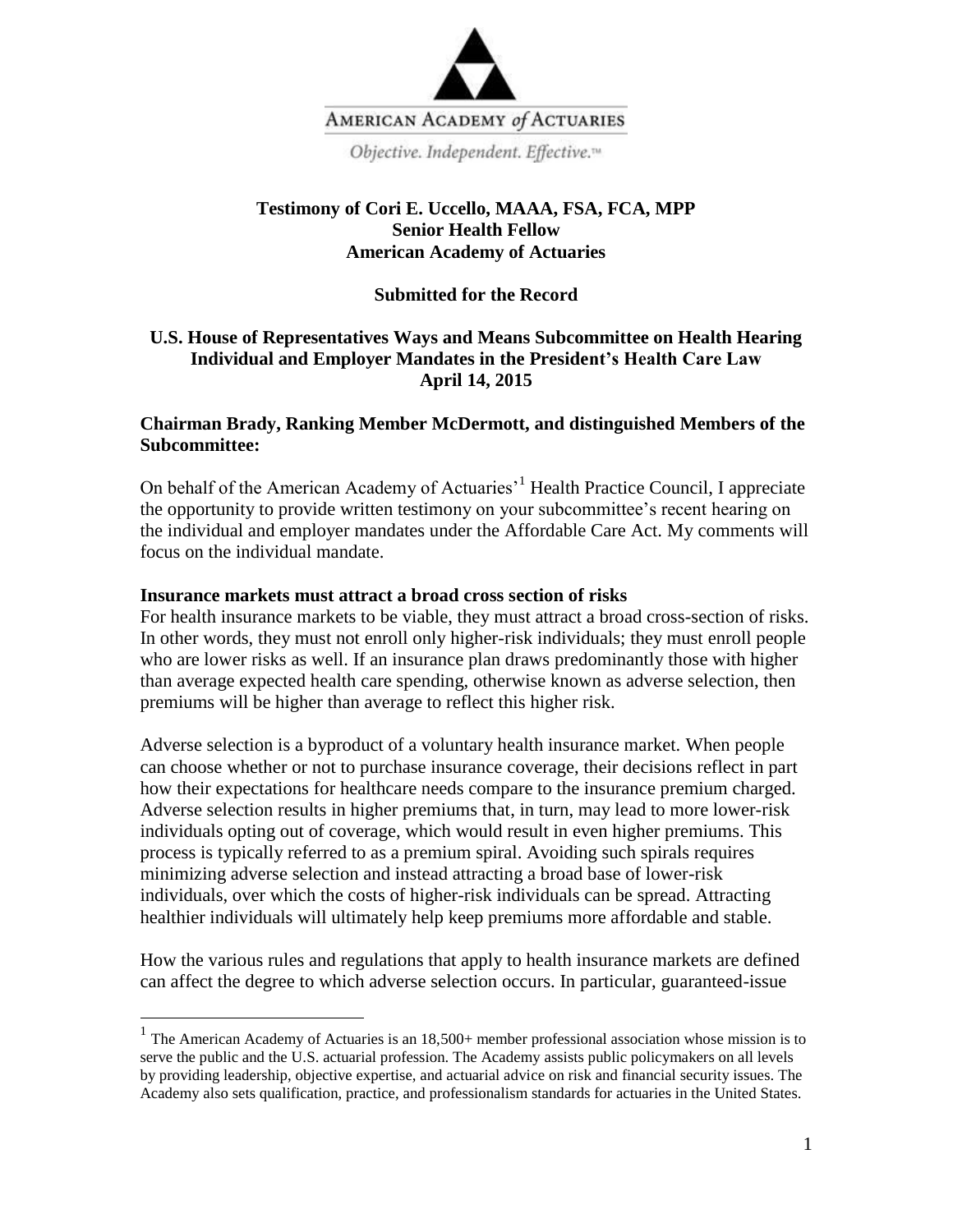provisions, which prohibit insurers from denying coverage based on pre-existing conditions, can exacerbate adverse selection concerns by giving individuals the ability and incentive to delay purchasing insurance until they require health care services. Likewise, limiting or prohibiting premium variations by health status or other characteristics correlated with health spending can raise the premiums for younger and healthier individuals, relative to what they would pay if these characteristics could be used as rating factors. Such pure or modified community rating rules could cause younger and healthier individuals to opt out of coverage, leaving a higher-risk insured population.

# **The individual mandate is important to reducing potential adverse selection arising from guaranteed issue and modified community rating rules**

Increasing overall participation in health insurance plans, especially among lower-risk individuals, is an effective way to minimize adverse selection. The Affordable Care Act (ACA) includes an individual mandate, which is an integral component of the law. The mandate, along with the premium subsidies and other provisions, provides incentives even for individuals in good health to obtain coverage, mitigating premium increases due to guaranteed issue and modified community rating. Without the individual mandate, fewer people would be insured and the risk pool would be more heavily weighted to those with higher costs. The result would be higher premiums.

#### **Alternatives to the individual mandate**

In the absence of an individual mandate, other mechanisms could be used to either encourage lower-cost individuals to purchase coverage and/or to offset the higher costs associated with adverse selection. However, an effective and enforceable individual mandate would likely achieve higher participation rates than these types of voluntary incentives. Below is an annotated list of potential alternatives, many reflecting options explored by the Government Accountability Office (GAO) in consultation with health policy experts, including representatives from the American Academy of Actuaries.<sup>2</sup> These options could be pursued alone or combined with one or more other options. When assessing any of these options, policymakers must balance providing individuals, especially healthy individuals, with incentives to enroll when first eligible against not being overly punitive so that individuals who delay enrollment face barriers so high that they find it difficult to ever enroll subsequently. In addition, the impacts on particularly vulnerable populations, such as those with low incomes or pre-existing health conditions, need to be considered.

*Less frequent open enrollment periods.* When guaranteed issue requirements prohibit insurers from denying coverage to individuals with pre-existing conditions, open enrollment periods limit the extent to which individuals can delay obtaining coverage until they need it. The ACA includes an annual open enrollment period during which individuals can sign up for coverage. Enrollment is not allowed outside of this period except under certain qualifying circumstances, such as a change in marital status.

 $\overline{a}$ <sup>2</sup> Government Accountability Office, "Private Health Insurance Coverage: Expert Views on Approaches to Encourage Voluntary Enrollment," 2011. Available at[: http://www.gao.gov/new.items/d11392r.pdf.](http://www.gao.gov/new.items/d11392r.pdf)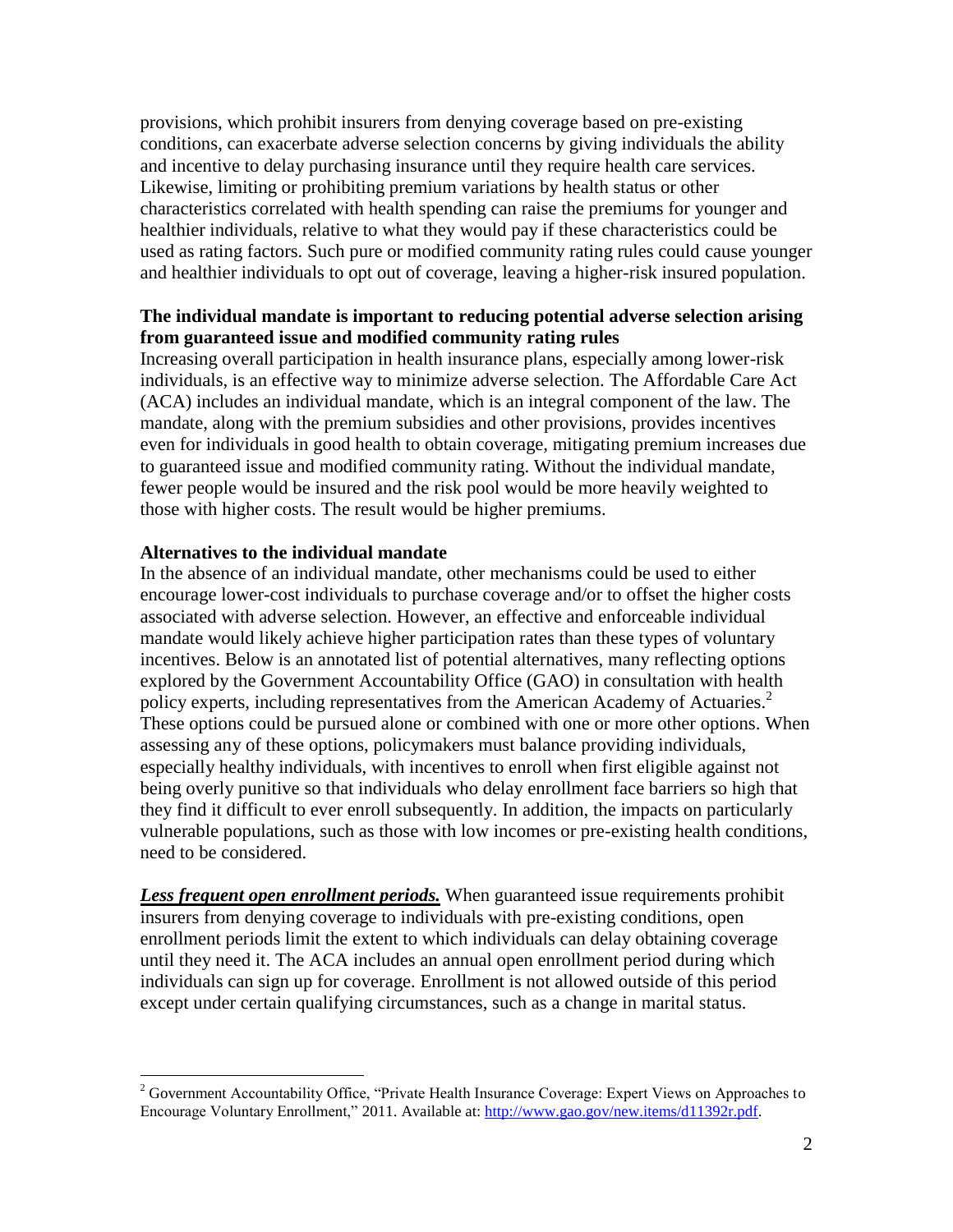Less frequent open enrollment periods, for instance, having a one-time open enrollment period or an open enrollment period every two to five years instead of annually, would provide a greater incentive for people to purchase coverage sooner rather than later. It would reduce adverse selection arising from individuals delaying enrollment until they have high healthcare needs.

*Late enrollment financial penalty.* A late enrollment penalty is often suggested in combination with less frequent open enrollment periods. If an individual does not enroll in coverage when it is first available, subsequent enrollment would require a higher cost. This could be done, for instance, through a premium surcharge or a reduction in premium subsidy. Imposing a higher premium on those who delay enrollment could provide an incentive for people to purchase coverage when it is first available. Premium penalties may need to be significant if a goal is to offset the costs of those who delay enrollment until they have high-cost healthcare needs. Otherwise, the increased costs stemming from adverse selection would be spread to other enrollees in the form of higher premiums.

The late enrollment penalty in the Medicare program imposes a higher premium on individuals who don't sign up for Part B or Part D when initially eligible and don't have creditable coverage. Medicare's high enrollment rates are likely not attributable to this penalty, however. Instead, Medicare's highly subsidized Part B and Part D premiums likely play a larger role.

*Late enrollment access penalty.* Rather than charging a higher premium for those who delay enrollment, another form of a late enrollment penalty would be to remove the guaranteed issue and modified community rating requirements for late enrollees. In other words, insurers would be allowed to underwrite for those who do not enroll when first eligible. Individuals with pre-existing conditions could then be denied coverage altogether, provided access to less generous plans only, or charged higher premiums based on their health conditions. By limiting or excluding coverage for pre-existing conditions, such a penalty would reduce premium increases resulting from adverse selection.

*Expanded reinsurance program.* The ACA includes a temporary reinsurance program to offset the higher costs to plans of higher-risk individuals enrolling during the early years of the program. It was expected that higher-risk enrollees would be more likely to enroll sooner, and lower-risk individuals would eventually enroll, due to the individual mandate and its penalties which increase over time. The reinsurance program is funded through assessments on all plans and provides payments to plans in the individual market. In 2014, the reinsurance program reduced net claim costs in the individual market by 10-14 percent, leading to lower premiums. 3 The reinsurance program is temporary and phases out between 2014 and 2016, resulting in lower offsets to premiums over time.

In the absence of an individual mandate, extending and expanding the use of reinsurance through larger assessments or other funding could help offset costs of higher-risk

 $\overline{a}$ 

 $3$  American Academy of Actuaries, "Drivers of 2015 Health Insurance Premium Changes," 2014. Available at: http://www.actuary.org/files/2015 Premium Drivers Updated 060414.pdf.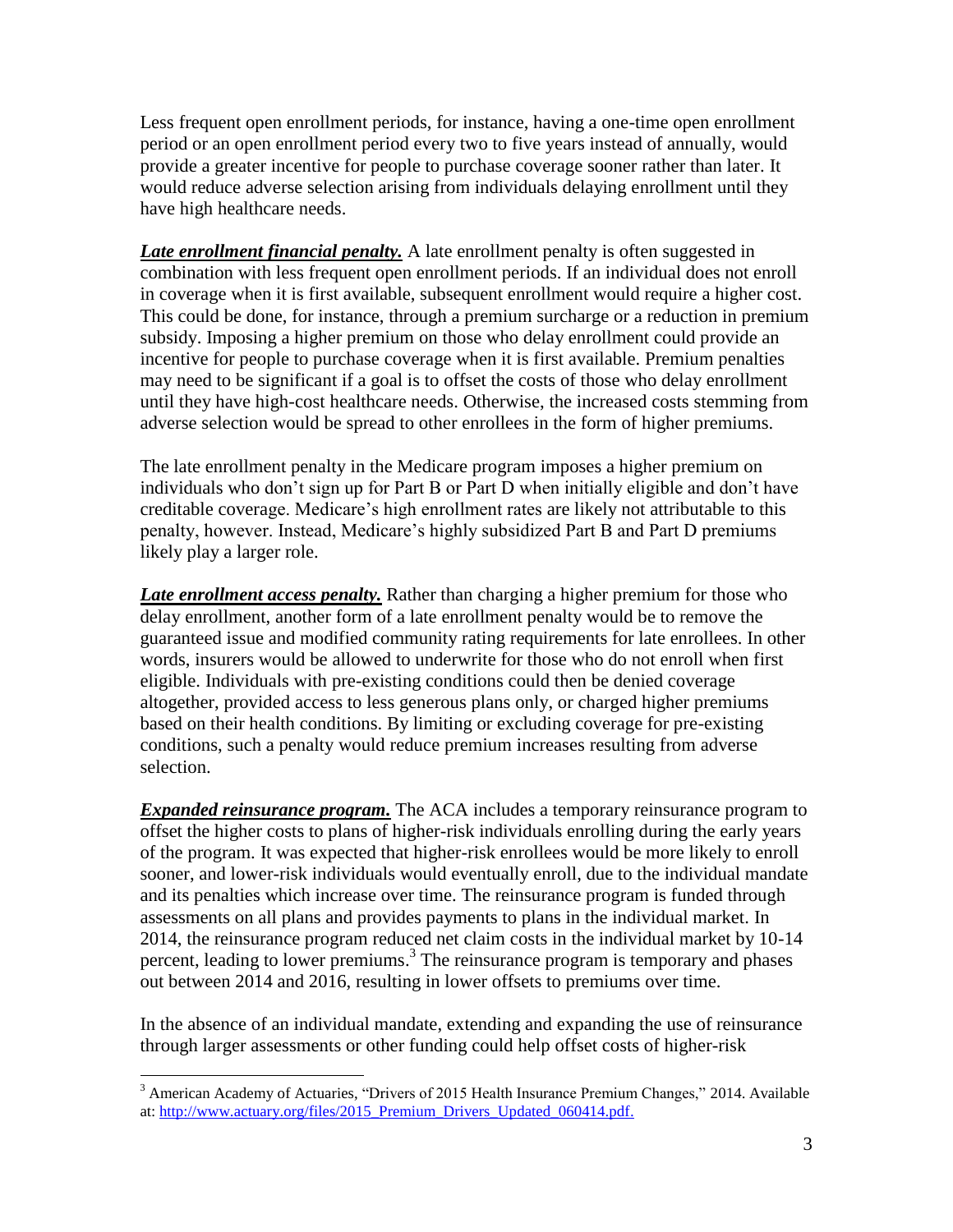insureds, thereby moderating premiums. Lower premiums could encourage enrollment by even healthy individuals.

*Allow greater premium variation.* Under the ACA, premiums in the individual market are not allowed to vary by health status, and are allowed to vary by age by only a 3-to-1 ratio. Allowing greater variation in premium rates based on age would reduce costs for younger adults, increasing the likelihood they would purchase coverage. But, costs for older adults would increase, potentially making coverage unaffordable.

*High-risk pools.* If the requirements regarding guaranteed issue and modified community rating were relaxed to allow insurers to deny coverage or charge higher premiums to individuals with pre-existing conditions, average premiums would be lower but high-risk individuals would have difficulty obtaining coverage. High-risk pools have been used to facilitate coverage for high-risk individuals, but these have generally been small, coverage has been limited and expensive, and they have typically operated at a loss.<sup>4</sup> In addition, removing high-risk individuals from the insured risk pools reduces costs in the private market only temporarily. Over time, even lower-risk individuals in the individual market can incur high health costs, which would put upward pressure on premiums.

*Coverage opt-out with payment for uncompensated care.* Without an individual mandate or other mechanisms to encourage enrollment, health care providers will see a rise in uncompensated care. As an alternative to the mandate, an option would be to allow individuals to opt out of coverage, but require that they pay a share of uncompensated care costs through an annual assessment.

# **Weakening or eliminating the individual mandate could threaten the viability of the health insurance market**

When health insurance markets include guaranteed issue and modified community rating requirements to ensure that coverage is available to people with pre-existing conditions, market viability depends on attracting a broad cross section of risks. If individuals with lower-cost health care needs opt to forgo coverage, average costs of those purchasing coverage will be higher, potentially creating a premium spiral. By encouraging enrollment among low-risk individuals, the ACA's individual mandate helps mitigate these adverse selection concerns.

Weakening or eliminating the individual mandate could result in adverse selection that would raise premiums and threaten the viability of the market, unless alternative provisions are implemented that would create equally strong incentives for low-risk individuals to obtain coverage. Alternatives include less frequent open enrollment periods with penalties for late enrollment, an expanded reinsurance program, high-risk pools, allowing greater premium variations across individuals, or allowing coverage opt-outs with assessments for uncompensated care. Although such voluntary incentives would provide incentives for healthy individuals to obtain coverage when first eligible, they would likely not be as effective as a strong individual mandate. In addition, special

 4 Congressional Research Service, "Health Insurance: State High Risk Pools," 2011.